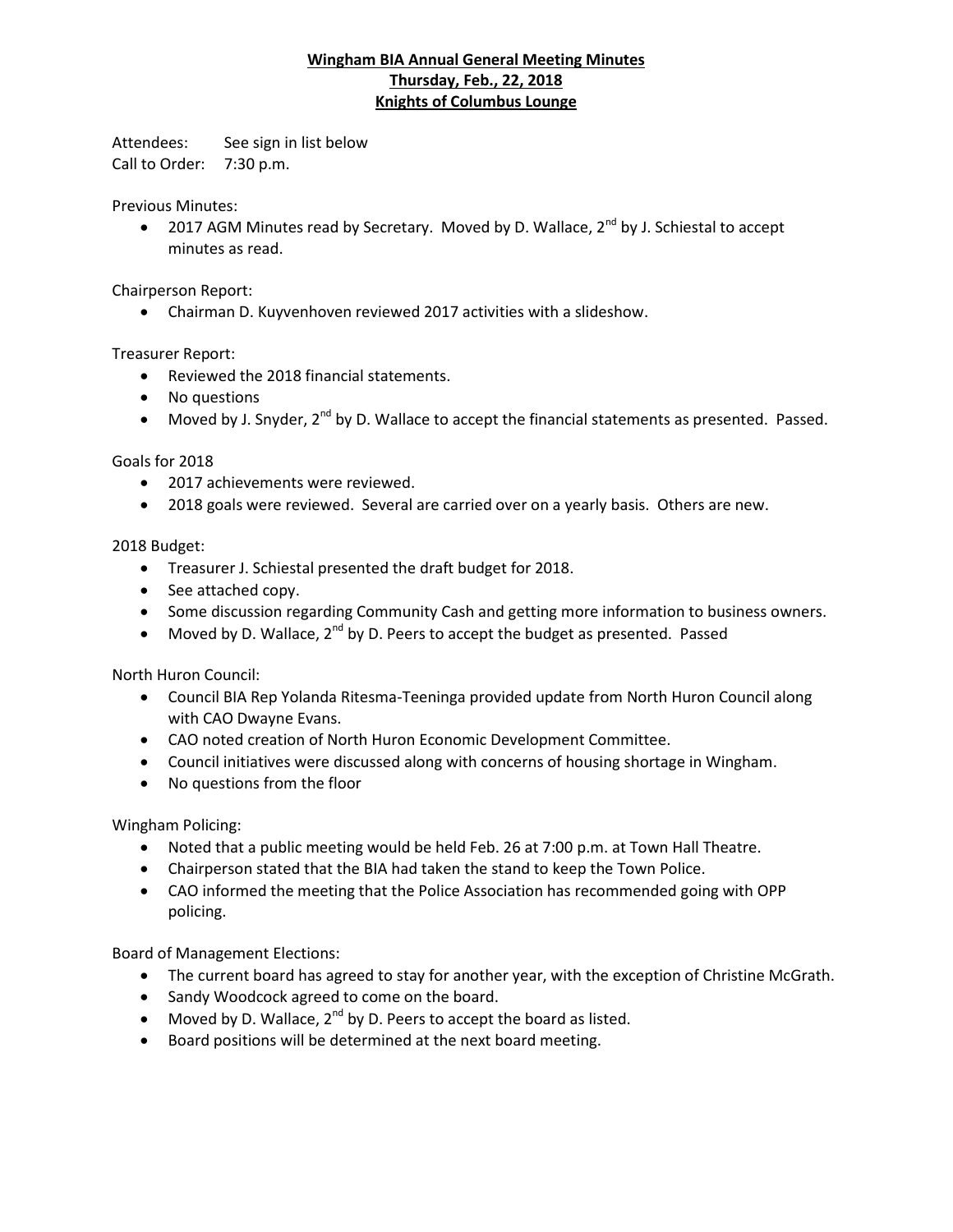BIA Awards:

- Yolanda Ritesma-Teeninga and Dave Peers presented the annual awards
- Civic improvement awards were presented to Jewlz Designs, McDonagh Insurance and Earth Angel
- Volunteer of the year was Chris Parks.
- New businesses in town are Gemstone Essence, Treasure Hut and Polished.
- Business of the year went to Christine's Clothes Closet.
- Lifetime achievement award went to Lorne & Margaret Humpfrey for their 40 years of ownership of Bell's Pizza.
- It was noted they had approximately 160 different students employed over the 40 years.

Questions:

No questions from the floor.

Adjourned at 8:42 p.m. Moved by A. Benninger, 2<sup>nd</sup> by L. Hearnden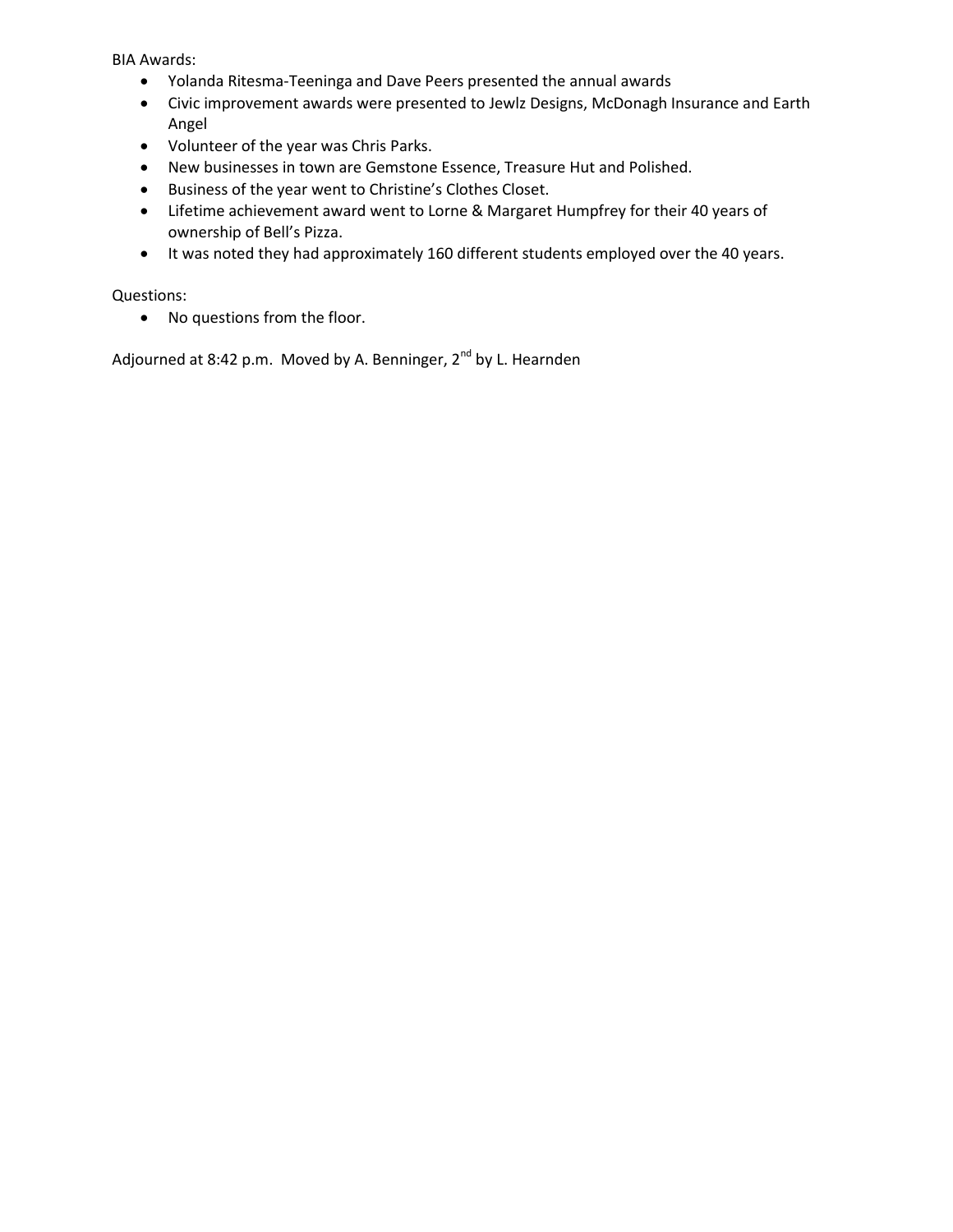## **Wingham Business Improvement Area Draft Budget For the year ended December 31, 2018**

| <b>REVENUE</b>                               |        |
|----------------------------------------------|--------|
| Membership fees (2017 - 27,000 + 2% est CPI) | 27,500 |
| <b>Total revenue</b>                         | 27,500 |
|                                              |        |
|                                              |        |
| <b>EXPENSES</b>                              |        |
| Administration                               |        |
| OBIAA membership                             | 250    |
| 2018 OBIAA Conference                        | 2,000  |
| Annual General Meeting/Information Sessions  | 500    |
| Audit                                        | 850    |
| Office Supplies, Postage, etc.               | 500    |
|                                              | 4,100  |
| <b>Projects</b>                              |        |
| Christmas Lights                             | 2,500  |
| Curb Appeal                                  | 500    |
| <b>Community Events and Sponsorship</b>      | 750    |
| <b>Wingham BIA Advertising</b>               | 8,000  |
| <b>Community Cash</b>                        | 750    |
| <b>Festival of Lanterns</b>                  | 750    |
| <b>Christmas Greenery</b>                    | 500    |
| Main Street music (amplifier & 4 speakers)   | 1,750  |
| Curb appeal special project                  | 4,400  |
| Website                                      | 1,000  |
| Entrepeneur development                      | 2,500  |
|                                              | 23,400 |
| <b>Total Expenses</b>                        | 27,500 |